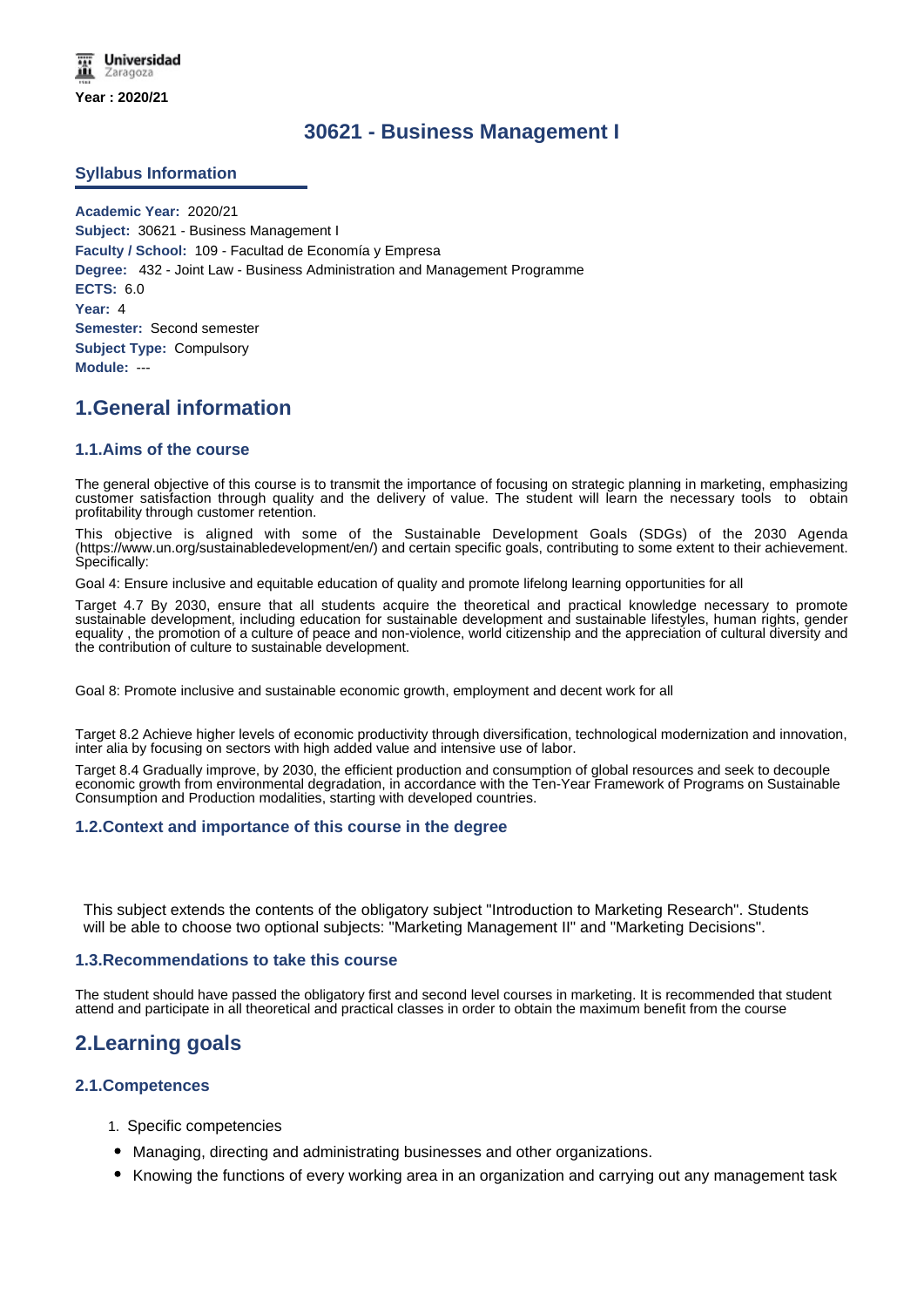Writing and presenting assessment reports about particular situations of markets, sectors, organizations and their functional areas.

Transversal competencies

- Capability to solve problems.
- Capability to apply knowledge in practical situations.
- Capability to work in a team.

# **2.2.Learning goals**

Assess the management of the marketing functions in a company

and in society Develop the organizational planning from a strategic

approachy

Identify, analyse and evaluate environmental

information Identify the potential market of a

firm

Solve problems regarding demand forecasting in a

company. Identify key marketing strategies for the

success of the company

# **2.3.Importance of learning goals**

Today due to the greater competitive intensity in the markets and decreasing consumption, businesses have to retain their customers in order to obtain maximum profitability. Businesses have to know and understand their customers and develop collaborative relationships with their partners. This subject will help students to be better positioned to enter the labour market. The practical component of the subject will enable the students to develop their reflective and creative capacities.

# **3.Assessment (1st and 2nd call)**

## **3.1.Assessment tasks (description of tasks, marking system and assessment criteria)**

The student will prove that he/she has achieved the expected learning results by means of the following assessment tasks: The evaluation system in this subject is GLOBAL, and it consists of the following activities:

Written test: consisting of a series of theoretical and practical questions about topics that have been discussed in the sessions of the course. This test will be evaluated from 0 to 7 points. It represents 70% of the final mark.

Practical activities. Each student has to prepare the practical activities proposed by the teacher throughout the semester. These activities refer to the application of the theoretical and the practical content of the subject. These activities make up the remaining 30% of the final mark

In order to pass the course, **the total score of these two parts must be over 5 points** out of ten (7 points + 3).

The students who have made the practical activities may opt, both in the first and the second sittings, either to maintain the mark obtained in their practical activities (up to 3 points) and to take the exam for the remaining 70% or to renounce this mark. The exam may include open questions, questions to be developed, practical cases, exercises and/or multiple-choice questions.

Those students renouncing to the mark obtained in the practical activities will make the same written test as those students that dont renounce to them, plus one or more additional questions (open questions, questions to be developed, practical cases and/or exercises and/or multiple choice questions (test)) that will be marked up to the remaining 3 points. This system will be also applied to those students that hadnt made the practical activities. In both cases (written test only), their mark must be equal to or higher than 5 out of 10 points to pass the exam.

Course assessment will be onsite. In the case of a new pandemic wave assessment will become partly online or fully online. It should be noted that in any online assessment task the student performance may be recorded, following the regulations described in: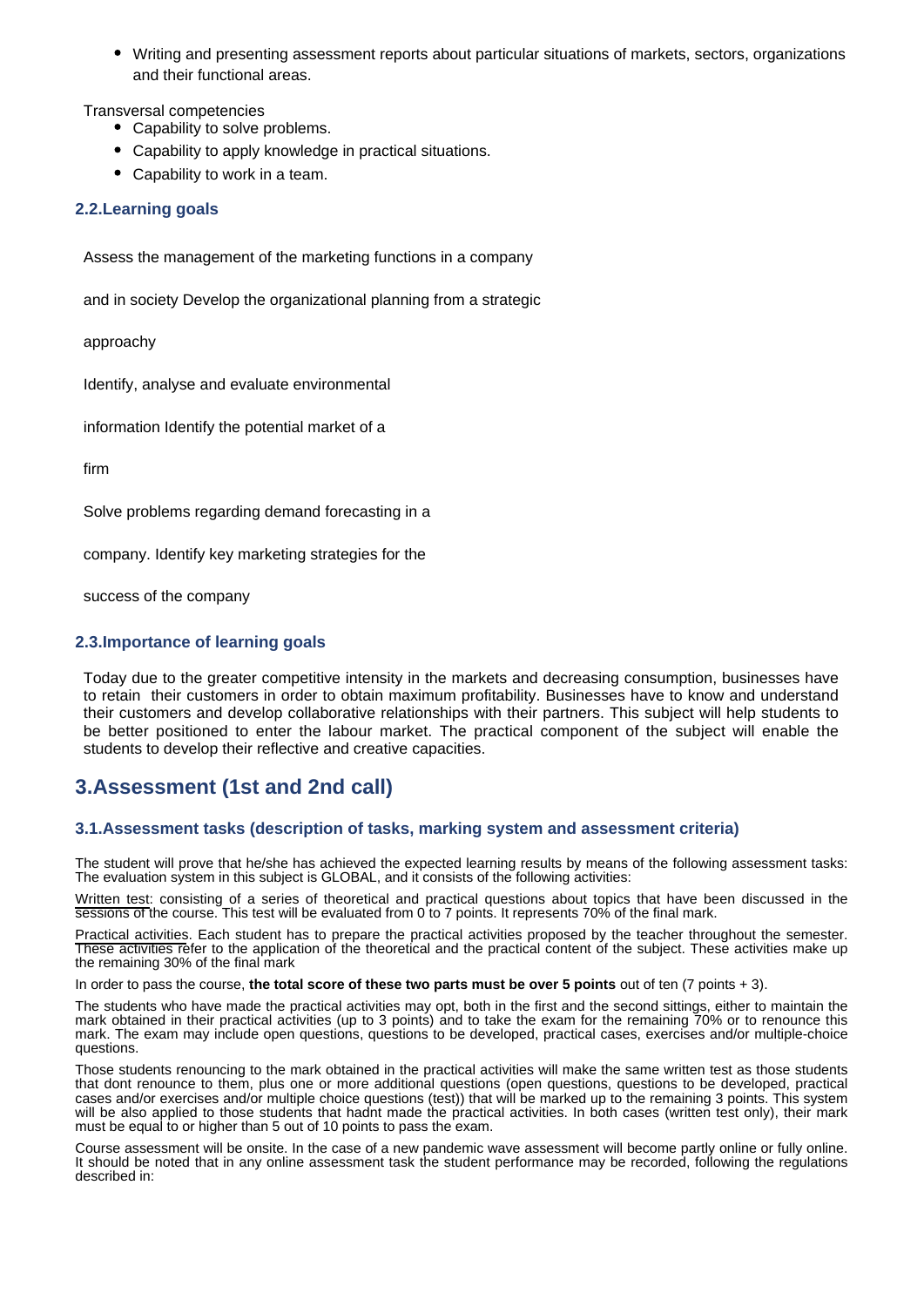https://protecciondatos.unizar.es/sites/protecciondatos.unizar.es/files/users/lopd/gdocencia\_reducida.pdf

A plagiarism detection software will be used to check the originality of the student's assessment tasks. Identification of plagiarism will invalidate the entire task performance (i.e. the task which will be graded with 0 points).

# **4.Methodology, learning tasks, syllabus and resources**

## **4.1.Methodological overview**

The learning process designed for this subject is based on a combination of:

- Theory and practice sessions
- Information search in different sources
- Oral presentations
- Problem solving
- Case studies
- Teamwork

#### **4.2.Learning tasks**

This course is organized as follows:

**Lectures** (25 hours). The lecturer will explain the contents and real examples of general aspects of marketing, relational marketing strategies, strategic marketing planning, environmental analysis, market research and demand forecasting.

**Practice sessions** (25 hours). Problem-solving sessions and oral presentations, individually and/or in teams.

**Seminars and tutorials** (10 hours). Hours devoted for seminars and tutorials.

**Assessment** tasks. (2,5 hours).

**Autonomous work and study** (87,5 hours). This includes activities dealing with the theoretical and practical contents of the subject, problem solving, individual and group assignments, information search and analysis.

All lectures and seminars will be imparted on site. In the case of a new health emergency caused by the current pandemic all teaching will be moved online.

#### **4.3.Syllabus**

This course will address the following topics:

#### **Unit 1. Current role of marketing management**

- 1.1. Marketing management in the company and in society
- 1.2. Marketing management online
- 1.3. Current trends in marketing management

#### **Unit 2.- Strategic customer relationship management**

- 2.1. Customer perceived value
- 2.2. Information gathering for customer management
- 2.3. KPIs in customer management
- 2.4. Managing relationships with customers

## **Unit 3. Marketing environment**

- 3.1.- conceptualization
- 3.2.- macro-environment
- 3.3.- micro-environment
- 3.4.- marketing approach to environmental analysis

## **Unit 4. Strategic planning in marketing**

4.1.- basic concepts

4.2.- the process of strategic planning in marketing

#### **Unit 5. Basic concepts in demand forecasting**

5.1. Concept and types